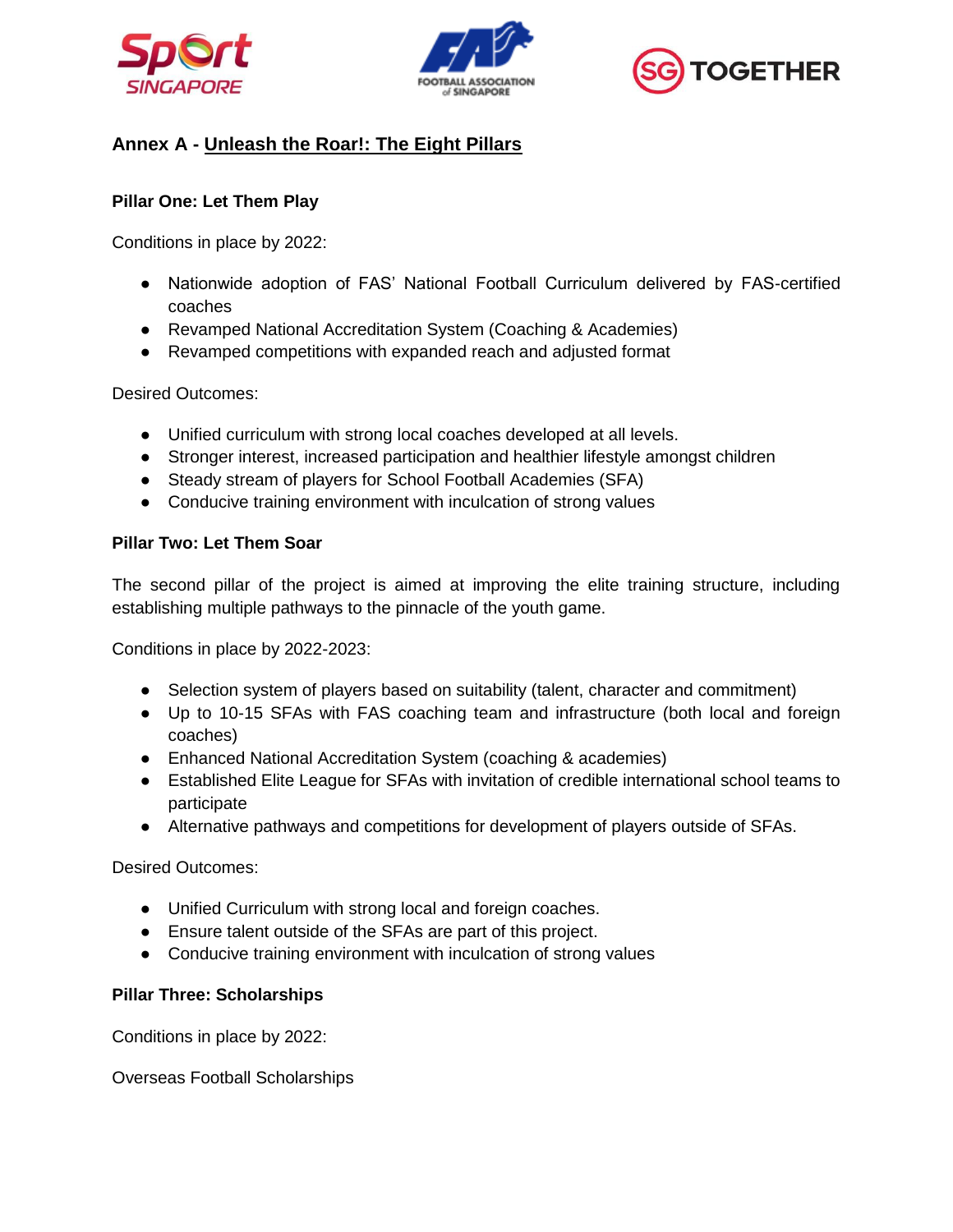





- Identification and establishment partnership with about 5 foreign universities/clubs (Australia, Europe and America)
- Establish criteria for foreign scholarships
- Football Scholarships for Foreign Sports Talents (FST)
- Establishment of scouting network within Local Private Academies and identified foreign countries (focus on Central Europe and ASEAN/Asia)
- Identification of 10 talented young footballers for local FST Football Scholarship (player should be at least 13-15 years old)
- Agreement by SFA/SSP for emplacement for local scholarship

Desired Outcomes:

- Provides the player and their parents with a sense of confidence that football and academia can co-exist without compromise of one over the other.
- Football Scholarships to provide elite footballers with a sustainable and attractive livelihood
- Supplement local talent development with foreign sports talent in Singapore.

#### **Pillar Four: National Service**

MINDEF will continue to support high-potential national footballers through MINDEF's existing provisions, which include early voluntary enlistment, short postponements of enlistment, and timeoff to train for major competitions, which will allow sportsmen to do well while still fulfilling their NS obligations.

#### **Pillar Five: Enhanced Technical Capabilities**

Conditions in place by 2022:

- Aligned pathway development for players, coaches, and parents
- MOU with key international partners
- Privatisation of the SPL
- All technical coaches and personnel to be updated in the National Football Curriculum
- On-boarding programme for players, coaches, technical personnel and parents
- Scouting and talent identification network to be established

Desired Outcomes:

- Singapore's top elite players to play in top overseas leagues in Europe and Asia
- International competitions hosted in Singapore (For example: Merlion Cup, Lion City Cup, AFC qualifying competitions)
- Increase in number of AFC Elite Youth Scheme Accreditations.